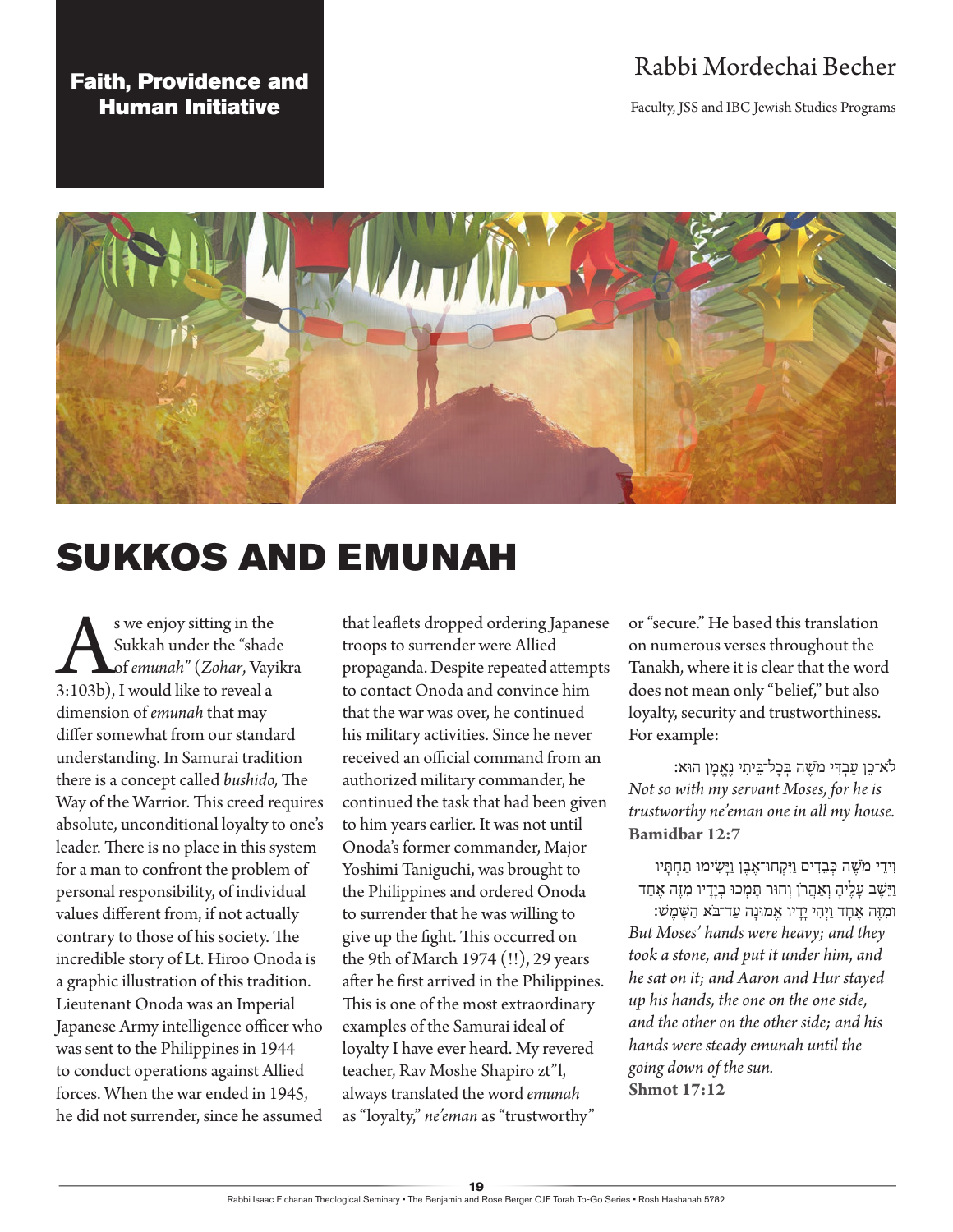#### וַ הֲ קִ ימֹתִ י לִ י כֹּהֵ ן נֶאֱ מָ ן ַכּאֲ שֶׁ ר בּ ִ לְ בָ בִ י וּבְ נַפְ שׁ ִ י יַעֲשֶה וּבַנִיתִי לוֹ בַּיִת נֵאֱמַן וְהִתְהַלֵּךְ לִפְנֵי־ מִשִׁיחי כּל־היִּמִים:

*And I will raise me up a loyal ne'eman priest, who shall do according to that which is in my heart and in my mind; and I will build him a secure ne'eman house; and he shall walk before my anointed forever.*  **Shmuel 1:2:35**

וּתְקַעְתִּיו יָתֵד בְּמָקוֹם נֶאֱמָן וְהָיָה לְכִסֵּא כָבוֹד לִבית אָבִיו:

*And I will fasten him as a tent peg in a secure ne'eman place; and he shall be for a glorious throne to his father's house.*  **Isaiah 22:23**

The Torah, however, does not laud loyalty as a virtue independent of all other considerations. The Torah requires truth as a condition of that loyalty. Onoda's loyalty was impressive, but it was not loyalty to the truth. In the siddur we find that the words truth and *emunah* are juxtaposed several times.

אֶמֶת וֶאֱמוּנָה חֹק וְלֹא יַעֲבֹר *Truth and emunah, a statute that will not pass away...*  **Shacharit**

אֶמֶת וַאֲמוּנַה כַּל זֹאת, וְקַיַּם עַלֵינוּ, כִּי הוּא ה' אֵלקֵינוּ וְאֵין זוּלַתוֹ, <u>וַאֲנ</u>ַחְנוּ יִשְׂרָאֵל עַמּוֹ. *All of this is truth and emunah, and established upon us...*  **Maariv**

מְנוּחַת אַהֲבָה וּנְדָבָה, מְנוּחַת אֱמֶת וֶאֱמוּנָה *A rest of love and generosity, a rest of truth and emunah....*  **Mincha for Shabbat**

The holy *Zohar* even describes truth and *emunah* as a married couple:

*"...he is truth, emet, and she is loyalty, emunah..."*  **Zohar, Re'aya Meheimnah 3:230a**

Rabbeinu Bachya emphasizes this idea in his article on *emunah* when he says that "included in *emunah* is that a person should love the truth, choose it and speak it..." (*Cad HaKemach*, Emunah). What we have seen until this point is that *emunah* requires *emet;* loyalty must be tied to the truth and is only meaningful and moral if allied with truth.

We will now see that the reverse is also true; *emet,* truth, needs *emunah,* loyalty, in order to survive and in order to have an impact on our lives and on the world.

*Emunah* is listed by the Rambam as the first of all the 613 commandments (Sefer Hamitzvot 1) and is the first halachah in his *Mishneh Torah* (*Yesodei HaTorah* 1:1), where he also states that "knowing this [that there is a G-d] is a positive commandment" (ibid 1:6). Some of the commentaries consider it problematic to list belief as an individual commandment, since it is the logical prerequisite of all the commandments — without a command*er* one cannot possibly have a command*ment* (Ramban, *Critique of Book of Mitzvot*, Mitzvah 1, Abarbanel, *Rosh Amanah*, Ch. 4). Various answers have been suggested to this critique, but I believe that the approach of Rav Menachem Mendel Schneersohn (Tzemach Tzedek) is the most relevant to our discussion.

אמנם הרמ"ם וסיעתו ור' יונה וסיעתו שמנו זה במנין המצות עעמם כי הציוי הוא על העמקת

הדעת וההתבוננות בדבר זה הידוע שע"ז יתכן ציוי כי גם שהדבר ידוע אעפ"כ אם לא יתבונן תמיד בזה ויסיח דעתו לדברים אחרים לא יועיל כלום ואפי' שיחשוב זאת במחשבה והרהור לבד אינו כלום אלא צריך להעמיק דעתו דוקא ואז יפתתו המדות וכו' וע"ז נאמר וידעת היום והשבות אל לבבך.

*However, Rambam and his school of thought... do include emunah as a mitzvah; their reasoning is that the mitzvah involves deepening one's understanding and contemplation of that which one already instinctively* 

*knows. And to do this one can indeed be commanded. For even a truth that one already knows, if one does not think about it and contemplate it; if one's mind is completely distracted from this truth; then the knowledge of this truth is useless. And even if one does think about it, that is not sufficient, one must invest the intellect in deep thought about this truth, and then it will have an impact on one's character and personality. And regarding this it states, (Devarim 4:39), "Know therefore this day, and consider it in your heart, that the Lord is G-d in heaven above, and upon the earth beneath; there is no other."....*  **Derech Mitzvotecha, The Mitzvah of Emunah in Hashem**

The Tzemach Tzedek maintains that knowing truth intellectually is not sufficient, it must be something we think about and meditate upon; it must be what directs our behavior and character. In other words, to the same degree that loyalty must be married to truth, truth must be married to loyalty. Without being devoted and loyal to the truths that we know, those truths remain theoretical, ephemeral and without impact.

Another dimension of *emunah* is its ability to reveal truth in this world through the power and courage of those loyal to the truth. When Rambam defines the commandment of *kiddush Hashem,* sanctification of the Name of G-d, he writes that the mitzvah requires us to publicize the truth of our *emunah,* not to be fearful of any tyrant or of any threat whatsoever in following this truth and not even to give the impression that we have denied Hashem, even when internally we are still loyal (*Sefer HaMitzvot*, Mitzvah 9). So, the prestige, honor and absolute nature of the truth is manifested by its followers' loyalty, courage and stubborn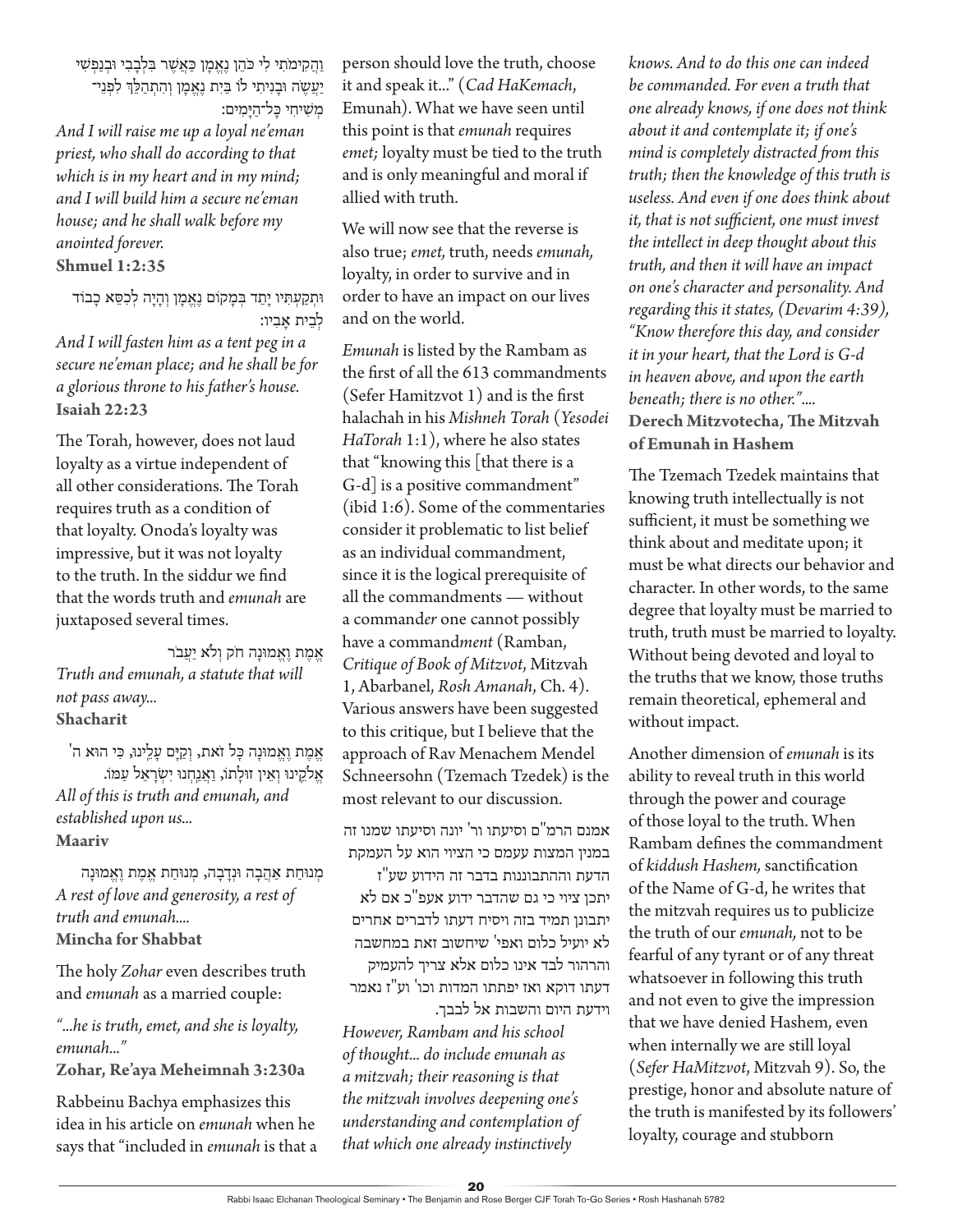attachment to the truth through all circumstances. Throughout history the Jewish people have been the bearers of the torch of the Torah's truth by not giving in to those who wish to see Judaism disappear. Our survival and the survival of Judaism have shown the eternity and power of truth by the persistence and power of our *emunah*, our loyalty.

Finally, *emunah* connects us to the redemption and to Olam Haba, eternity. As the Midrash states:

אז ישיר, ויאמינו בה'. לפיכך זכו לירש את הארץ. אתה מוצא בשכר אמנה שהאמין אברהם אבינו בה', ירש העולם הזה והעולם הבא, שנאמר (בראשית טו, ו): "והאמין בה' ויחשבה לו צדקה". וכן )שמות ד , לא): "ויאמן העם". וכתיב (תהלים לא, כד): "אמונים נוצר ה' ומשלם על יתר עושה גאווה". וכן במשה (שמות יז , יב): "ויהי ידיו אמונה עד בא השמש". ואומר )תהלים קיח, כ(: "זה השער לה' צדיקים יבואו בו". אלו בעלי אמנה, שנאמר (ישעיהו כו , ב): "פתחו שערים ויבא גוי צדיק שומר אמונים".

*Then sang Moshe (Shmot 15:1). They had emunah in Hashem (ibid. 14:31) and therefore merited acquiring the land. You find that because of his emunah in Hashem, our patriarch Avraham inherited both this world and the world-to-come, as is written: And he believed in the Lord; and He counted it to him for righteousness (Bereshit 15:16). Similarly, because the people believed (Shmot 4:31), it is written: The Lord preserves the faithful... (Tehillim 31:24)... Scripture states: This is the gate of the Lord, the righteous shall enter it (Tehillim 118:20). Who are the righteous ones that will enter? The* 

*faithful ones, as it is said: Open ye the gates, that the righteous nation that keeps emunim faithfulness may enter in (Isa. 26:2)..."*

**Midrash Tanchuma, Beshalach 15** 

I believe that this is a slightly different understanding of *emunah* — as faith and confidence but also hope. The Midrash informs us that having confidence that Hashem will indeed redeem us is what will cause the redemption. It is interesting to note that the word for hope, *tikvah*, is also the word for string, as in *tikvat hashani* (Yehoshua 2:21), or line, *kav*, (e.g. Isaiah 28:10) because our hope for the redemption is indeed the line that connects us to the redemption. Similarly, when we lose something and give up hope (*ye'ush*) then we sever the connection to the lost object. If the owner continues to hope for its return, he is, so to speak, still connected to his possession by the line, *kav*, of hope, *tikvah*. The Jewish people have never given up hope of redemption or of return to the Land of Israel and therefore, wherever we are, and whatever situation we are in, the thread of hope still connects us to our future.

Rav Yeshaya Halevi Horowitz describes the desert journeys of the Jewish people as the "pillar of *emunah"*  (*Shnei Luchot HaBrit*, *Masechet Taanit, Drush Matot-Masei* 18). He bases this idea on Hashem's praise of the Jewish peoples' loyalty for following Him into the desert:

וַיְהִי דְבַר ה' אֵלַי לֵאמֹר. הָלֹךְ וְקָרָאתָ בְאָזְנֵי יְרוּשַׁלַם לֵאמֹר כֹּה אָמַר ה' זַכַרְתִּי לַךְ חֶסֶד נְעוּ ַרַיִּךְ אַהֲבַת כְּלוּלתָיִךְ לֶכְתֵּךְ אַחֲרַי בַּמִּדְבָּר בְּאֶרֶץ לֹא זְרוּעַה. קֹדֵשׁ יִשְׂרָאֵל לַה' רֵאשִׁית תְּבוּאָתה

כָ ל אֹכְ לָ יו יֶאְ שָ מּו רָ עָ ה תָ בֹא אֲ לֵ יהֶ ם נְ אֻ ם ה': *And the word of the Lord came to me, saying, Go and cry in the ears of Jerusalem, saying, Thus said the Lord; I remember you, the devotion of your youth, your love like a bride, when you went after me in the wilderness, in a land that was not cultivated. Israel is holy to Hashem, and the first fruits of his produce; all who devour him shall be held guilty; evil shall come upon them, said Hashem.*  **Yirmiyahu 2:1-3** 

*Emunah* is particularly necessary during the long night of exile. As the Talmud states:

אמר רבה בר חיננא סבא משמיה דרב כל שלא אמר אמת ויציב שחרית ואמת ואמונה ערבית לא יצא ידי חובתו שנאמר )תהלים צב,

ג) להגיד בבקר חסדך ואמונתך בלילות. *Rabba bar Chinena Sava said in the name of Rav: One who did not recite: True and Firm, emet veyatziv, at the beginning of the blessing of redemption that follows Shema in the morning prayer, and: True and Trustworthy, emet ve'emunah, in the evening prayer, he did not fulfill his obligation, as it is stated: "To declare Your kindness in the morning and Your faith (Emunatcha) in the nights" (Tehillim 92:3)."*  **Berachot 12a**

In the morning, one must mention Hashem's loving-kindness, while in the evening one is required to emphasize the aspect of faith. As Rashi explains:

וברכת אמת ויציב כולה על חסד שעשה עם אבותינו היא שהוציאם ממצרים ובקע להם



Find more shiurim and articles from Rabbi Becher at https://www.yutorah.org/Rabbi-Mordechai-Becher